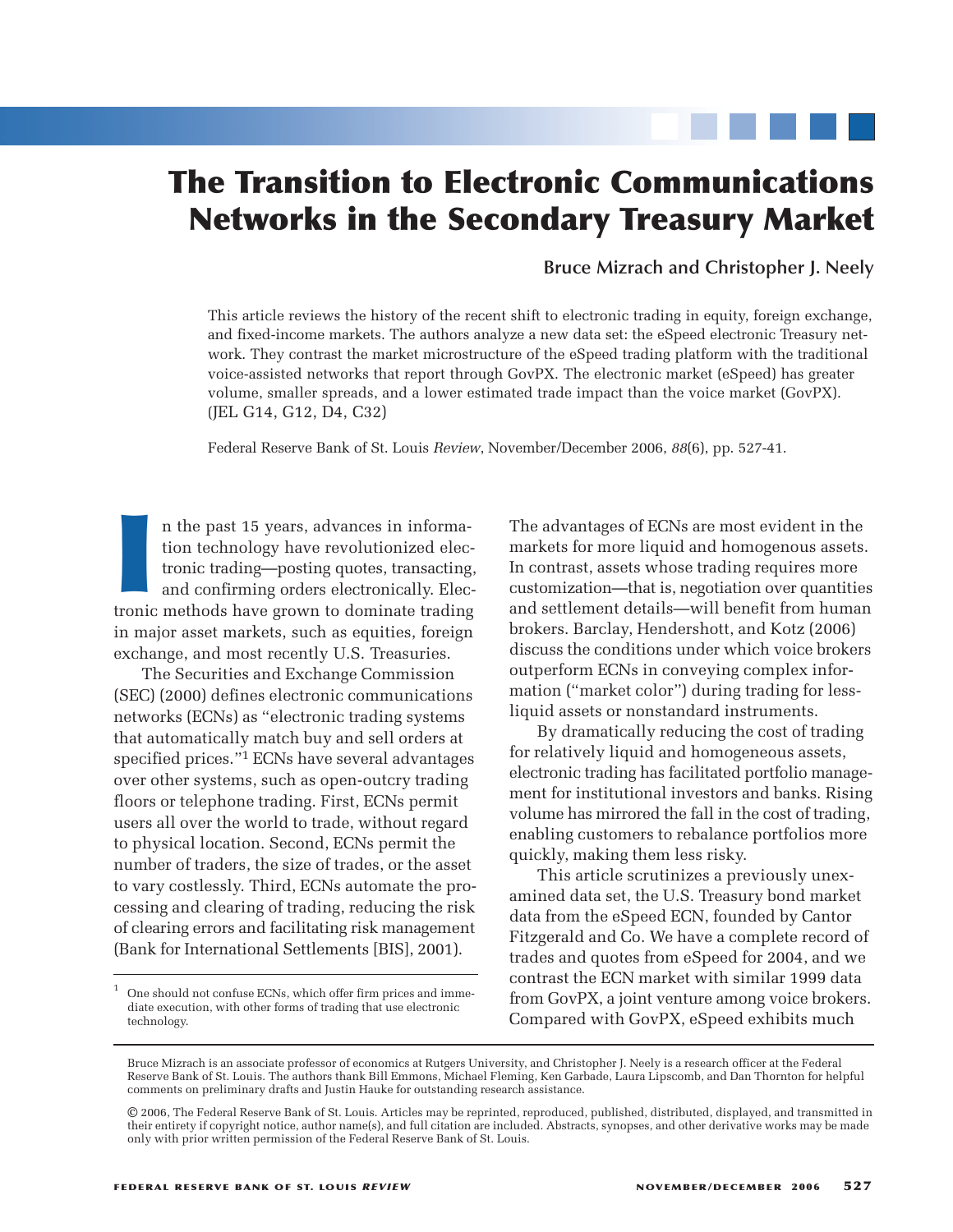lower spreads and a smaller impact on prices from order flow. A detailed understanding of market microstructure can contribute to better regulation and improvements to market architecture.

# **STAGES OF THE TREASURY BOND MARKET**

The sale of Treasuries undergoes three distinct phases: primary, on-the-run, and off-the-run. Each of these three stages has a distinct market structure.

### *The Primary Market*

In the first or *primary* stage, the U.S. Treasury auctions off debt to the public. Garbade and Ingber (2005) describe this process in detail.2 The Treasury provides a predictable flow of auction information to "promote competitiveness by enhancing market transparencies" and to improve the size of offerings. Since August 8, 2002, the Treasury has made auction announcements (for all new securities) at 11:00 a.m. eastern time. There is also a stable schedule<sup>3</sup> for auctions. For example, 3- and 6-month bills are auctioned weekly; 2- and 5-year notes are auctioned monthly; 30-year bonds were reintroduced on February 9, 2006, after a 5 year hiatus, and are auctioned in February and August each year.

A few days prior to the auction, the specific dollar amount (*par value*) of the securities to be auctioned is announced and the *when-issued* security market begins. The when-issued market continues until settlement of auction purchases. Nyborg and Sundaresan (1996) document that when-issued trading provides important information about auction prices prior to the auction and also permits market participants to reduce the risk they take in bidding.4

Bids for Treasury auctions can either be competitive bids by primary dealers or noncompetitive bids by firms and individuals. Firms and individuals can also competitively bid through brokers and primary dealers. Competitive bids specify a price to be bid and a quantity sought. In the recent past, there have been two types of auctions: multiple-price and single-price.

Garbade and Ingber (2005) discuss the transition from multiple-price auctions to single-price auctions. Historically (prior to 1992) multipleprice auctions were used to sell Treasury securities. In multiple-price auctions, the competitive bids were ranked to determine the highest yield that will sell all the Treasuries. The average yield for all accepted competitive bids is called the *stop-out yield*. First, all noncompetitive bids are satisfied at the stop-out yield and then the remainder of the auctioned securities are allocated to competitive bidders with the lowest bid yield (highest bid price). Competitive bids above the stop-out yield are not filled, whereas those at the stop-out yield may be only partially filled.

The Treasury began to experiment with singleprice auctions in 1992 for the 2- and 5-year notes (Garbade and Ingber, 2005). In this auction design, all securities are allocated to bidders at the price implied by the highest accepted yield. In October 1998, the Treasury adopted this procedure for all maturities, safeguarded by quantity restrictions on the amount a single bidder can purchase.

Upon completion of the auction, the most recently issued bill, note, or bond becomes *onthe-run* and the previous on-the-run issue goes *off-the-run*. Both on-the-run and off-the-run trading occurs in the *secondary* Treasury market. Secondary market participants are often divided into two parts: the sell side and the buy side. The primary securities dealers constitute the sell side, while the diverse group of final users of Treasury bonds constitutes the buy side. The buy side includes commercial and investment banks, insurance companies, financial firms, investors, and pension funds—those who use Treasuries for speculation, as well as for hedging real and financial risk.

See the glossary for definitions of terms.

<sup>3</sup> The Treasury auction schedule can be found at: www.treasury.gov/ offices/domestic-finance/debt-management/auctions/.

<sup>4</sup> On August 20, 1998, the Treasury shortened the when-issued period for 13- and 26-week bill auctions. Similarly, the Treasury shortened the when-issued period by two days for 2-year notes, beginning with the August 2, 2002, auction. Fleming (2002) and Garbade and Ingber (2005) discuss the results of such changes in when-issued periods.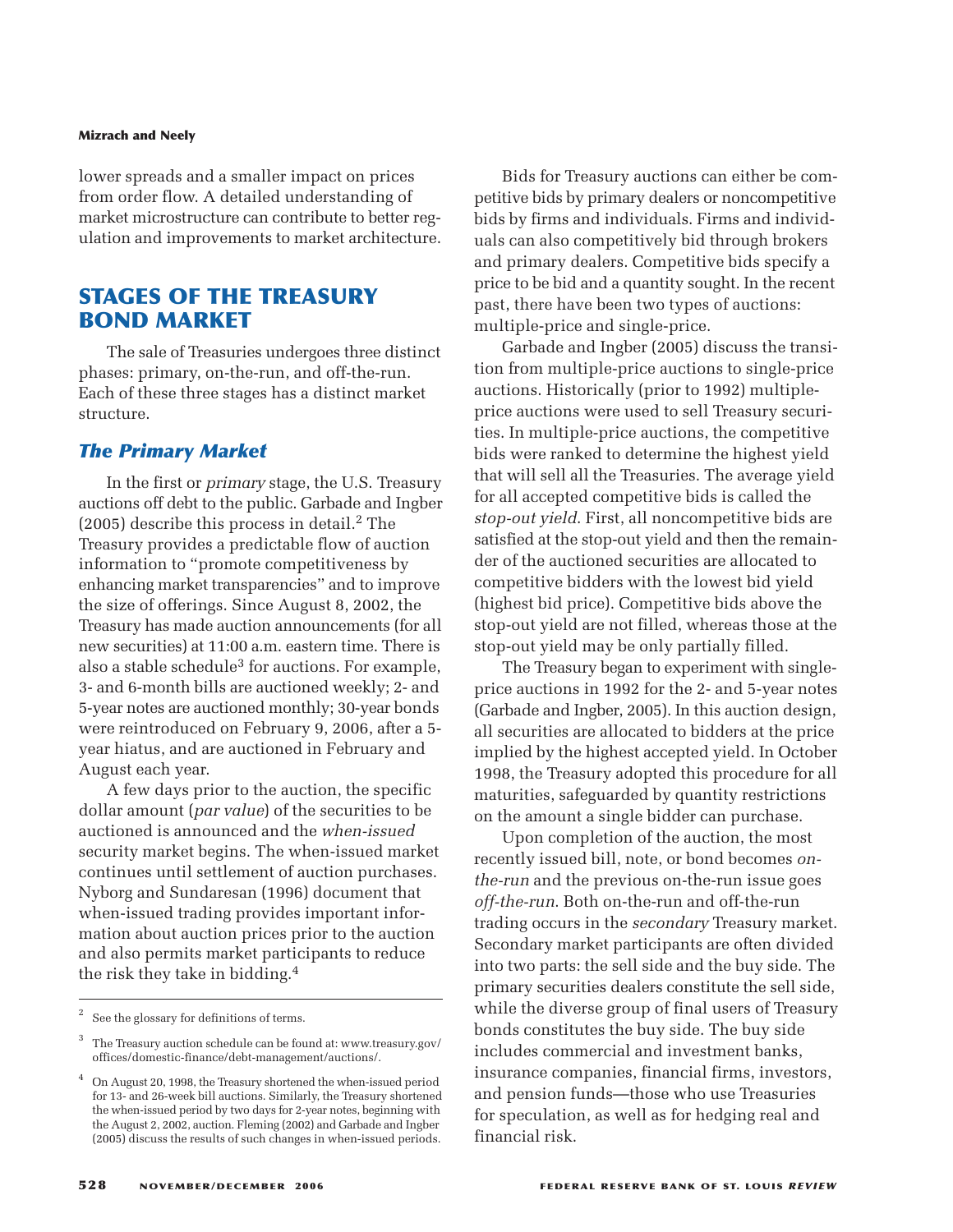### **Figure 1**





**SOURCE: Federal Reserve Bank of New York primary dealer data, ICAP 2005 Annual Report, eSpeed Quarterly Report, and market estimates from www.espeed.com and www.cstplc.com (Tullett Prebon).**

### *The Overall Secondary Market*

It is difficult to get primary source data for all secondary market transactions, therefore we will use market-share<sup>5</sup> estimates made by the Federal Reserve and industry participants. Figure 1 shows that, in 2005, two large *interdealer brokerage* (IDB) firms dominate the overall secondary market: ICAP PLC, with a 60 percent market share, and Cantor Fitzgerald, with 28 percent. Both of these firms trade a large array of fixed-income financial instruments, including *swaps*, and *mortgagebacked* and *agency securities*, using both electronic and voice-brokered systems. We describe these two firms and their purely electronic Treasury platforms in greater detail in the next sec-

### **Figure 2**





**SOURCE: Federal Reserve Bank of New York primary dealer data, eSpeed and ICAP 2005 financials, and author's estimates.**

tion. Tullett Prebon,<sup>6</sup> with 9 percent, and Hilliard Farber & Co., with 3 percent, complete the secondary Treasury market.

On- and off-the-run markets differ by volume and trading methods. We turn first to the more liquid on-the-run market.

**On-the-Run.** There is much more secondary volume in on-the-run securities than off-the-run securities, with the former representing 70 percent of all trading volume (Fabozzi and Fleming, 2005). Because of this liquidity difference, offthe-run securities trade at a higher yield (lower price) than on-the-run securities of similar maturity. The amount by which the off-the-run yield exceeds the on-the-run yield is known as the

<sup>5</sup> Mizrach and Neely (2005) explore a related concept known as *information share*. This is a statistical measure of where (in which market) price discovery takes place. From 1995 to 1999, we found the spot and futures markets played nearly equal roles, with futures dominating after 1999.

<sup>6</sup> Collins Stewart Tullett PLC is an agglomeration of a number of prior firms: (i) Collins Stewart Ltd. was a London-based financial services firm founded in 1991; (ii) Tullett & Riley was founded in 1971, originally focusing on foreign exchange; (iii) Tokyo Forex took a stake in Tullett in 1986, creating Tullett & Tokyo; (iv) in 2000, Tullett & Tokyo merged with Liberty Brokerage to create Tullett & Tokyo Liberty; (v) Prebon was formed in 1990 following the merger of three leading London-based money broking businesses, Babcock & Brown, Kirkland-Whittaker, and Fulton Prebon; (vi) Prebon's close business alliance with the Tokyo-based Yamane Tanshi provided its current title of Prebon Yamane. Collins Stewart acquired Tullett in March 2003 and Prebon in October 2004. The firm's IDB business uses the name Tullett Prebon.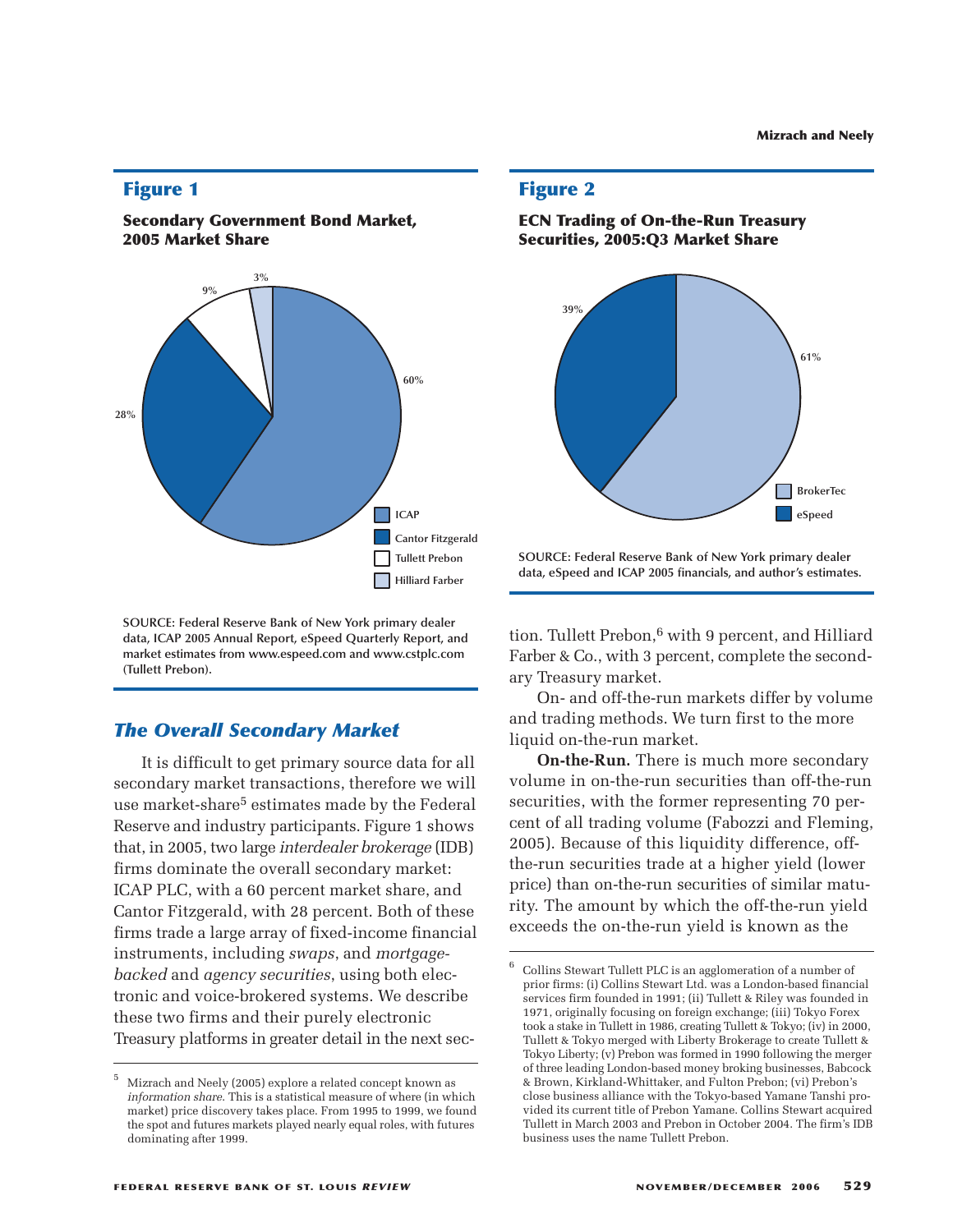*liquidity premium*. Trading of benchmark (onthe-run) issues is *commoditized*, and nearly all of it has migrated to the electronic networks.7

Figure 2 shows market share estimates for the ECN portion of the on-the-run market in the third quarter of 2005.<sup>8</sup> We estimate that on-the-run trading for this quarter was \$21.19 trillion.<sup>9</sup> In their financial filings, eSpeed reports transactions volumes of \$8.014 trillion during the quarter. We then estimate BrokerTec ECN volume of \$12.29 trillion.10 These figures imply on-the-run ECN market shares, 61 percent for BrokerTec and 39 percent for eSpeed, as reported in Figure 2, which are consistent with industry estimates for that time (Kutler, 2006). eSpeed reports that it has gained market share since the third quarter of  $2005$ , however.<sup>11</sup>

We now turn to the more numerous but less actively traded off-the-run issues.

**Off-the-Run.** Off-the-run securities require more customization—that is, negotiation over quantities and settlement details—and thus benefit from human brokers. Although assets themselves don't change when they go off-therun, they do become more heterogeneous with respect to *depth*, the quantity the dealer is willing to sell at the bid or offer. Therefore they require more negotiation in trading. Barclay, Hendershott, and Kotz (2006) report that transaction volume falls by more than 90 percent, on average, once a bond goes off-the-run. There is a large number of issues—99 notes and 43 bonds as of February 2006—but, with each being relatively illiquid, most off-the-run trading occurs in traditional voice networks.

ESpeed does not compete with BrokerTec in off-the-run trading, but the voice-assisted part of Cantor Fitzgerald does compete with ICAP. Because neither firm breaks out their off-the-run voice-assisted trading from their overall figures, we cannot estimate a market share for off-the-run trading.

# **THE GROWTH OF ELECTRONIC TRADING**

Compared with equity or foreign exchange markets, bond markets were slower to adopt electronic trading. The bond market is large and decentralized, such as the NASDAQ equity market or foreign exchange market, but has more varied assets—many types of bonds, maturities, coupons, *strips*, etc. Two boxed inserts in this article describe the growth of electronic trading in equity and foreign exchange markets. The greater complexity of trading in sundry instruments, each of which has less liquidity than large capitalization stocks or the major currencies, retarded the transition to electronic trading.

Electronic communications can play different roles in the trading process. For more than a decade, bond trading screens have displayed quotes from dealers that helped to initiate voice transactions. This section focuses on the completely electronic trading through ECNs. These ECNs permit dealers to post transactable prices and quantities and execute trades electronically.

Cantor Fitzgerald introduced the first ECN in bond markets, eSpeed, in 1999. A consortium of Wall Street firms, including Morgan Stanley and Goldman Sachs, launched a competitor, BrokerTec, the same year. BrokerTec began commercial operations in 2000. ICAP PLC, a global, London-based IDB, acquired BrokerTec in April 2003. On-therun trading is now almost completely electronic, with the market split roughly 60-40 between the two ECNs, as Figure 2 illustrates. While these ECNs (eSpeed and BrokerTec) have captured most bond market trading activity, voice brokerage systems are used for trading in less liquid assets or more complex deals.

<sup>7</sup> Commoditized securities are those that are undifferentiated and liquid and trade only on price. See the glossary for further definitions.

<sup>8</sup> Electronic trading in fixed income refers to both electronically brokered, voice-assisted transactions and pure ECN trades. We focus only on the latter here.

<sup>9</sup> Total Treasury market trading volume averaged \$473 billion per day or \$30.27 trillion for the whole quarter. Assuming 70 percent was on-the-run, we arrive at the \$21.19 trillion estimate.

ICAP's BrokerTec reports a 58 percent overall secondary market share in their filings, and we assume the same market share in the on-the-run portion.

 $^{11}$  Cantor Fitzgerald reported a market share gain since 2005:Q3 in a personal communication.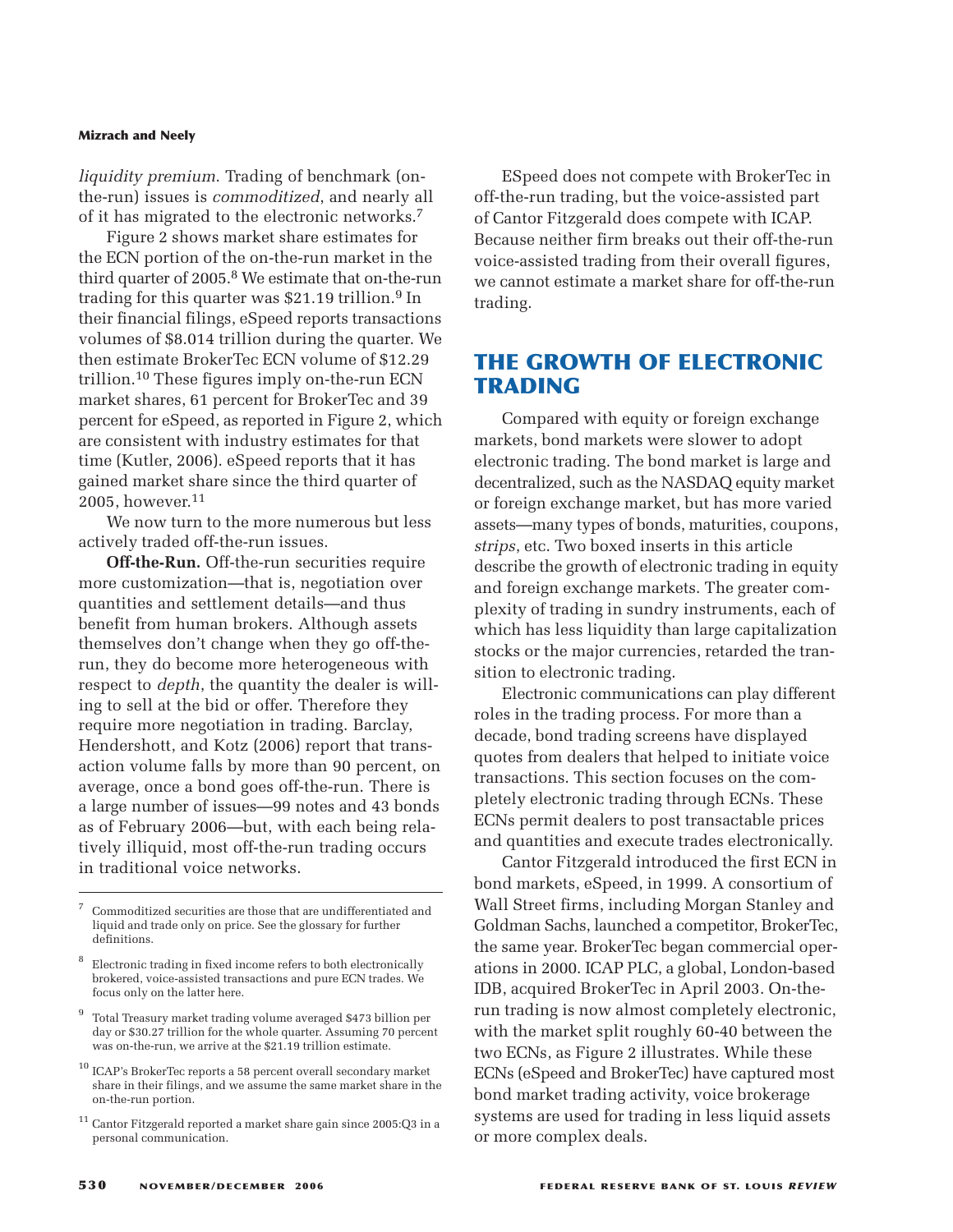### *History of Cantor Fitzgerald*

Bernie Cantor and John Fitzgerald founded the firm of Cantor Fitzgerald in 1945 to provide investment advice to wealthy individuals. Cantor Fitzgerald rose to prominence as a Wall Street bond market *broker*. Cantor's fortunes rose in 1972, when it bought a controlling interest in Telerate and began to post bond prices for its bond dealer clients through the Telerate computer network. Customers purchased the data streams and naturally directed business toward its source, Cantor. The strategy was so successful in generating trading volume that Cantor gained a "nearly monopolistic" bond market share (Zuckerman, Davis, and McGee, 2001).12 Rising federal government budget deficits in the 1980s aided Cantor's fortunes by greatly expanding the bond market. By the early 1990s, Cantor Fitzgerald had 20 to 25 percent of the IDB market (SEC, 1992).

In 1991, demands by the SEC and bond market dealers for greater transparency led to the formation of GovPX, a joint venture among five IDBs.13 Cantor was the only IDB that did not participate in GovPX. GovPX was established to provide realtime interdealer trade prices and volume for U.S. Treasury bonds. The information is made publicly available, distributed through the Internet and data vendors.

As electronic trading became commonplace in the equity and foreign exchange markets, Cantor followed suit by starting the first electronic brokerage system for bonds, eSpeed, in March 1999. Cantor subsequently spun off eSpeed in a December 1999 public offering, but retains a controlling interest. ESpeed Inc. is listed on the NASDAQ and trades under the symbol ESPD.

The terrorist attacks of September 11, 2001, struck Cantor particularly hard, destroying its offices in the World Trade Center and killing 658 employees. Despite this tragedy, eSpeed became one of the two dominant trading platforms in the IDB market for U.S. Treasuries.

### *ICAP and BrokerTec*

Cantor was not alone in seeing the potential of an electronic IDB bond-trading system. In 1999, several other Wall Street firms, including Morgan Stanley Dean Witter & Co. and Goldman Sachs Inc., founded BrokerTec Global LLC. ICAP is the product of a merger between Garban PLC and Intercapital PLC in September 1999; originally called Garban-Intercapital, the name was changed to ICAP in July 2001. ICAP is currently the world's largest IDB with revenues of £794 million, and operating profits of £122.7 million. The company trades publicly on the London Stock Exchange under the symbol IAP.

In February 2000, Garban-Intercapital launched the Electronic Trading Community (ETC), a hybrid voice/electronic brokering system for the Treasury market. They eventually struck alliances with Tullett & Tokyo Liberty in November 2000 and SunGard in September 2001.

ICAP realized that it needed to grow its ECN business and bought BrokerTec's Treasury platform in April 2003 for \$185.9 million. The U.S. Department of Justice approved the purchase after restructuring commission agreements between the pre-merger entities (Department of Justice, 2003). ICAP has used the BrokerTec platform to form partnerships similar to the one with MarketAxess in March 2004 (*Wall Street & Technology*, 2004). ICAP also acquired the data provider GovPX Inc., in January 2005.

### *Recent Competition*

ESpeed briefly had a dominant 70 percent share in on-the-run trading, but BrokerTec gained market share with lower transactions costs. Cantor Fitzgerald filed a lawsuit alleging patent infringement on eSpeed's trading systems. The case, filed in January 2003, was dismissed in February 2005 by a Delaware court.

 $^\mathrm{12}$  Rust and Hall (2003) present a model to explain the differences in microstructure between markets. They motivate their paper by observing that Cantor Fitzgerald has been a successful market maker in the U.S. Treasury bond market, but such an outcome a single market maker—has not emerged in the market for steel.

 $^{13}$  The original IDBs reporting to GovPX were Garvin Guy Butler, Liberty Brokerage, Hilliard Farber, RMJ, and Tullet & Tokyo Securities. As the structure of the market changed, so did the brokers reporting to GovPX. Fleming (2003), which examines the period 1997-2000, listed GovPX coverage as including Garban-Intercapital, Hilliard Farber, and Tullett & Tokyo Liberty. After ICAP's purchase of GovPX in January 2005, ICAP PLC was the only broker reporting through GovPX.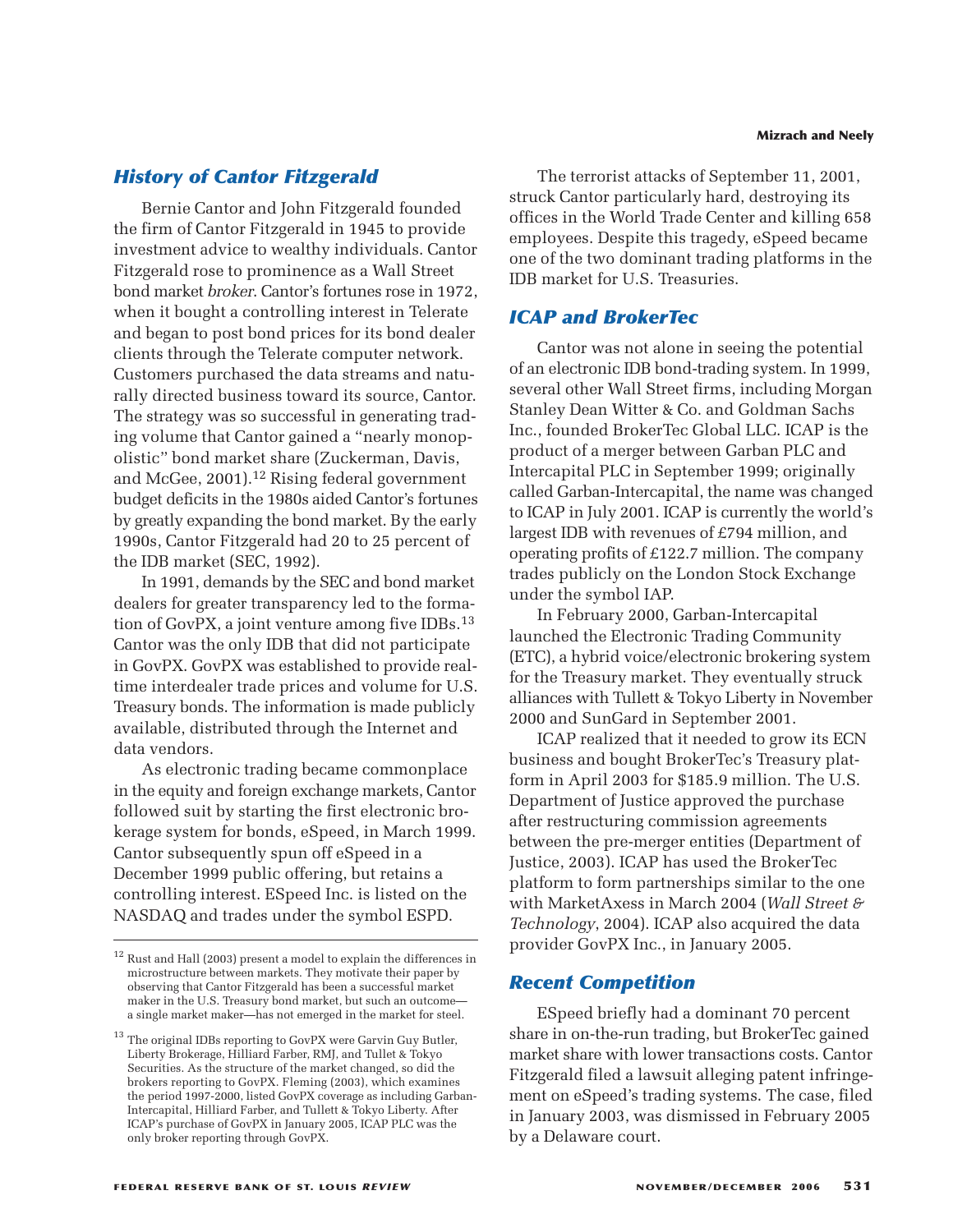# **ELECTRONIC TRADING IN EQUITY MARKETS**

The equity markets were the first to embrace electronic trading. Over-the-counter stocks have traded electronically at least since the creation of the National Association of Security Dealers (NASD) automated quote (NASDAQ) system in 1971. NASDAQ was a dealer market without a central trading floor. It was a distant second competitor to the floor-based New York Stock Exchange (NYSE).

The Philadelphia Stock Exchange was one of the first floor exchanges in the United States to introduce electronic trading with the PACE (Philadelphia Automated Communication and Execution) System in 1975. PACE permitted two-party trading from anywhere in the world but allowed for only limited information flow. Purely electronic limit order books began with Instinet in 1979. Instinet provided interdealer equity trading in both NYSE and NASDAQ securities.<sup>1</sup>

Despite the early adoption of this technology, U.S. equity markets tended to lag behind foreign markets in establishing electronic markets. ECNs were created in Toronto in 1977, Tokyo in 1982, Paris in 1986, Australia in 1990, Germany in 1991, Israel in 1991, Mexico in 1993, and Switzerland in 1995 (Economides and Schwartz, 1995).

The Chicago Board of Trade (CBOT) moved the equity futures and options markets significantly toward electronic trading with the successful introduction of GLOBEX, in 1994. The CBOT followed this effort with GLOBEX2, in 1998, which permitted round-the-clock trading.

Christie and Schultz (1994) triggered a watershed in electronic trading by finding NASDAQ market makers to be colluding over spreads. Following this discovery, in 1997, the SEC allowed electronic communication networks (ECNs) or alternative trading systems (ATS) to compete with NASDAQ dealers on an equal footing. This legal deregulation sparked a surge in electronic trading in U.S. equity markets. However, in moving to electronic trading through independent ECNs, the U.S. equity markets have differed from those in the rest of the world, where existing exchanges have largely developed electronic trading.

By 2004, ECNs had grabbed a dominant market share of equity trading. In 2005, both NASDAQ and the NYSE initiated mergers with their major electronic competitors. NASDAQ completed its merger with Instinet in 2005 and the NYSE with Archipelago in March 2006. Even with major changes and new electronic competition, the market has reorganized as a duopoly.

Although NASDAQ dealers held only a 35 percent market share in October 2005, this figure understates the market power of the for-profit NASDAQ. The combined market share of NASDAQ's own anonymous trading facility SIZE, and the Brut and Instinet ECNs that NASDAQ has acquired, gives this ECN more than three-quarters of the market (Mizrach, 2005).

Going forward, it appears that a hybrid market model with floor-based, open-outcry trading will co-exist with electronic trading both through limit order books and the NASDAQ dealer structure. Both NASDAQ and NYSE are now able to trade securities listed on the rival exchange. In August 2006, NASDAQ handled 12.5 percent of the volume in NYSE-listed securities, while the NYSE processed 21.3 percent of the trading in NASDAQ listings.

<sup>1</sup> A limit order is a request to buy or sell a security at a specific price. Market orders are buy/sell orders that are to be executed immediately, at current market prices.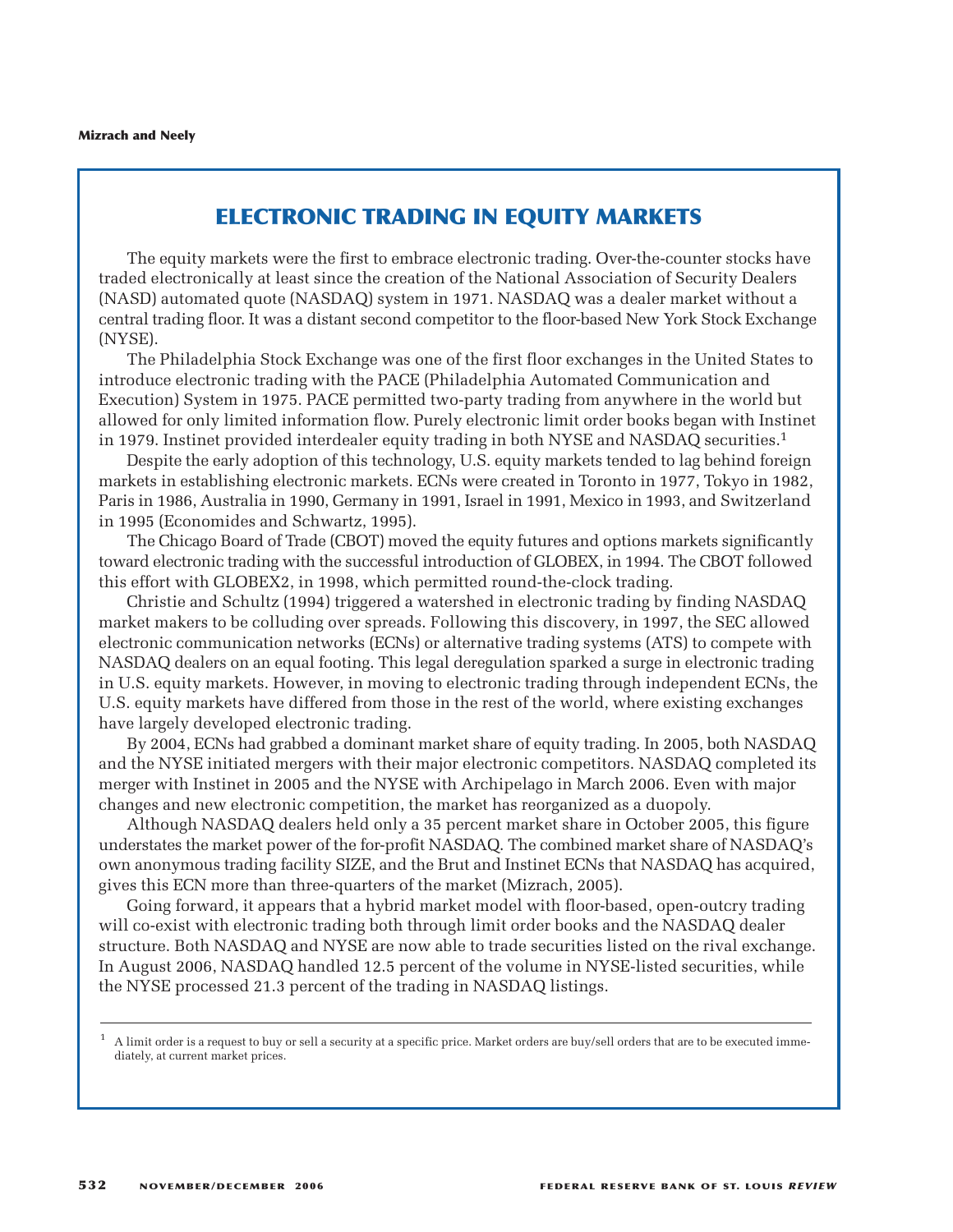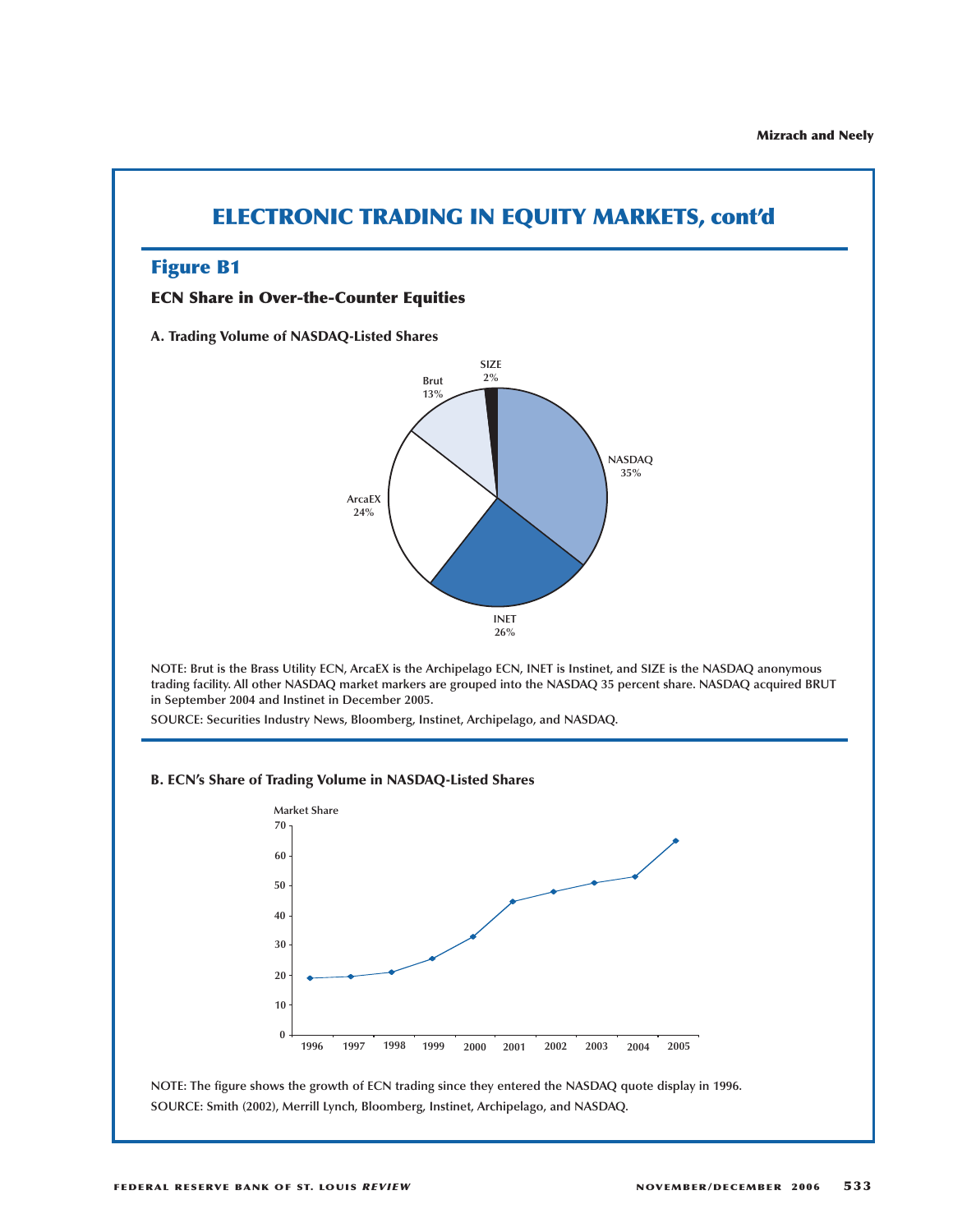# **ELECTRONIC TRADING IN FOREIGN EXCHANGE MARKETS**

The foreign exchange market is made up of customers, dealers, and IDBs. Customers are firms or individuals who buy or sell foreign exchange to hedge risk associated with business activities or balance sheet exposure, to manage investment portfolios, or to import/export goods and services. Hedge funds and pension funds, for example, frequently use the foreign exchange market to improve their investment performance. Corporations might buy foreign exchange to purchase needed intermediate goods from foreign suppliers. Dealers, who typically work for banks, stand ready to "make a market"—that is, to quote prices at which they are ready to buy or sell foreign exchange. Dealers wish to profit from the spread between the prices at which they buy and sell, as well as to take calculated intraday positions in currencies to profit from short-term expected changes in exchange rates. Dealers carefully manage their currency positions—especially overnight—to reduce their exposure to adverse exchange rate movements. Therefore, most trading in the foreign exchange market is between dealers who are seeking to manage their currency exposure. Interdealer brokers exist to facilitate this trading by matching buyers and sellers of foreign exchange. They do not take positions of their own.

Until the early 1990s, all foreign exchange trading was conducted via telephone. Reuters introduced the Reuters Market Data Service (RMDS) in February 1981, which permitted the exchange of information over computer screens, but did not allow actual trading. Reuters Dealing 2000-1 replaced RMDS in 1989. The new system facilitated direct trading that used to take place over the telephone (Rime, 2003).

Reuters continued to lead electronic trading in foreign exchange when it launched Dealing 2000-2 (D2000-2) in 1992. This network brokered trades between ex ante anonymous parties. Competitors soon followed, however. Minex launched an automated trading system in April 1993 and a consortium of large banks—ABN-AMRO, Bank of America, Barclays, Chemical, Citibank, Citicorp, Commerzbank, Credit Suisse, Lehman Brothers, Midland, J.P. Morgan, NatWest, Swiss Bankcorp, and Union Bank of Switzerland—followed suit by creating Electronic Broking Service (EBS) in April 1993, which later bought out Minex in 1996 (Chaboud and Weinberg, 2002).

For the first few years of their existence, the electronic trading systems' (ETS) share of foreign exchange trading grew slowly. But the figure shows that electronic trading was clearly the dominant method of operation in the interdealer market by the late 1990s. Chaboud and Weinberg (2002) estimate the share of interdealer trading volume executed through electronic platforms to be over 60 percent by 2001. Voice trading remained important for customers and for less-liquid currencies. This is consistent with the general observation that electronic trading has its greatest advantages in the most liquid markets for homogenous assets.

Reuters and EBS remain the principal ETSs in the interdealer foreign exchange market as of early 2006. The latest incarnation of the Reuters network is called D3000. EBS has the foremost market share in trading in the two largest currency pairs, the euro-dollar and dollar-yen, while Reuters has a leading share in British pound currency pairs and the major market shares in a broader selection of exchange rates, including emerging market rates.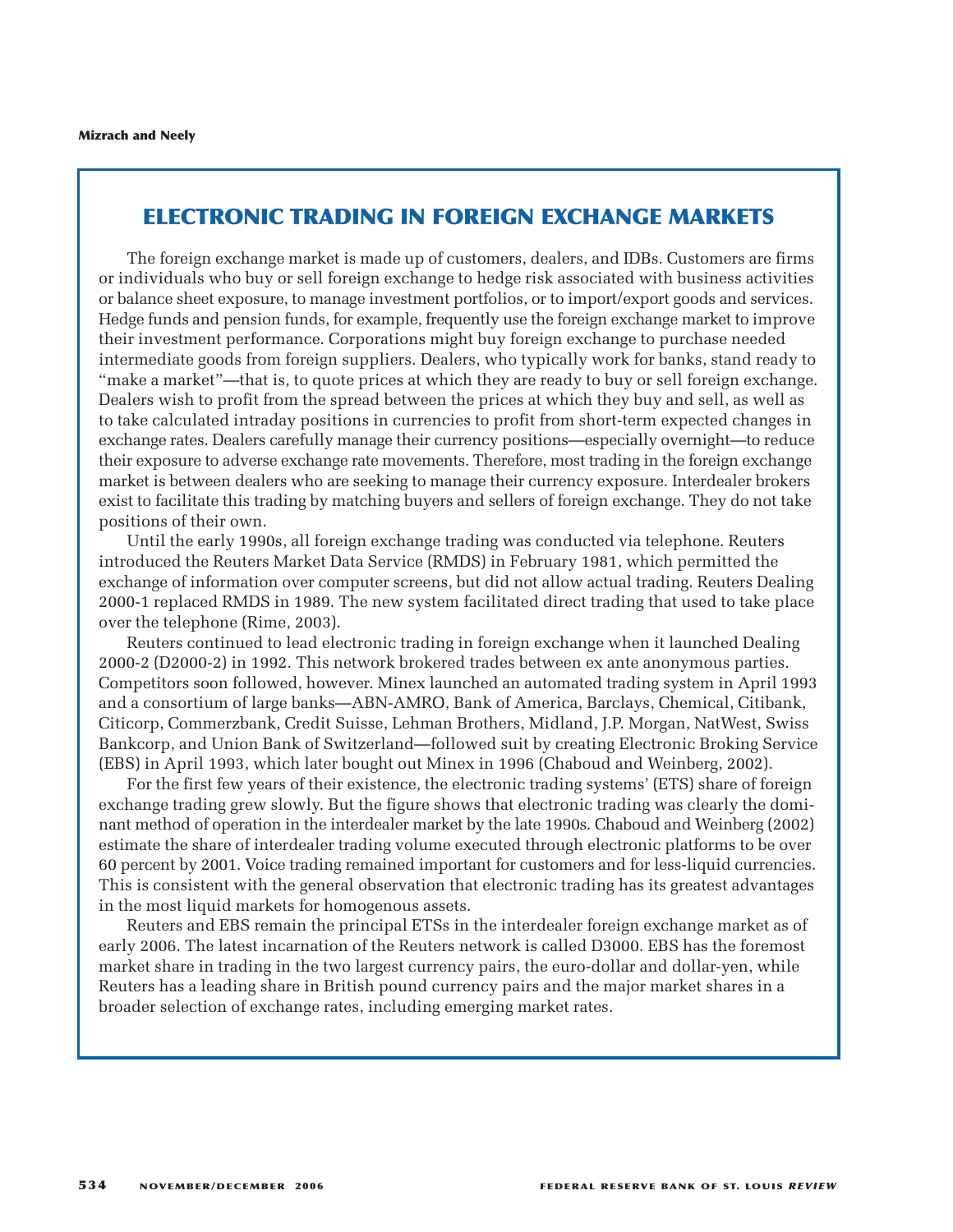# **ELECTRONIC TRADING IN FOREIGN EXCHANGE MARKETS, cont'd**

In recent years, the already large foreign exchange market has continued to grow. The Bank for International Settlements reports that foreign exchange trading volume grew by 36 percent, from 2001 to 2004 (BIS, 2005). Some of this growth has occurred on exchanges such as the Chicago Mercantile Exchange, which currently handles only a very small proportion of the foreign exchange market. In the midst of this expansion, the dealer market has consolidated; more trading is done by fewer and larger banks.

These large banks have their own (bank-specific) electronic trading platforms that allow direct bank-customer trading. The three banks with the highest volumes are Deutsche Bank, UBS, and Barclays, according to Kimbell, Newby, and Skalinder (2005). But there are now a number of smaller electronic networks that facilitate transactions between customers and dealers (e.g., FX All, FX Connect, and Currenex) and between customers without dealers (e.g., OANDA, HotSpot FX, IG Markets, FXDealerDirect, DealStation, ChoiceFX, Deal4Free Forex, GFT's DealbookFX, GCI, IFX Markets, and Grain Capital). These ECNs enable non-bank actors—such as hedge funds—to trade at prices that are very close to those enjoyed by the largest banks.

### **Figure B2**

**Electronic Trading in Foreign Exchange Markets Market Share of ECNs in Foreign Exchange Market Transactions**



**NOTE: Precise estimates of electronic foreign exchange broking systems' market share are difficult to come by because of the foreign exchange market's decentralized nature. The BIS (2004) estimates the 2004 number and states that the share increased slightly in that year by an unspecified amount.**

**SOURCE: Estimates for 1989-2001 are from Chaboud and Weinberg (2002). The BIS provides the 2004 number.**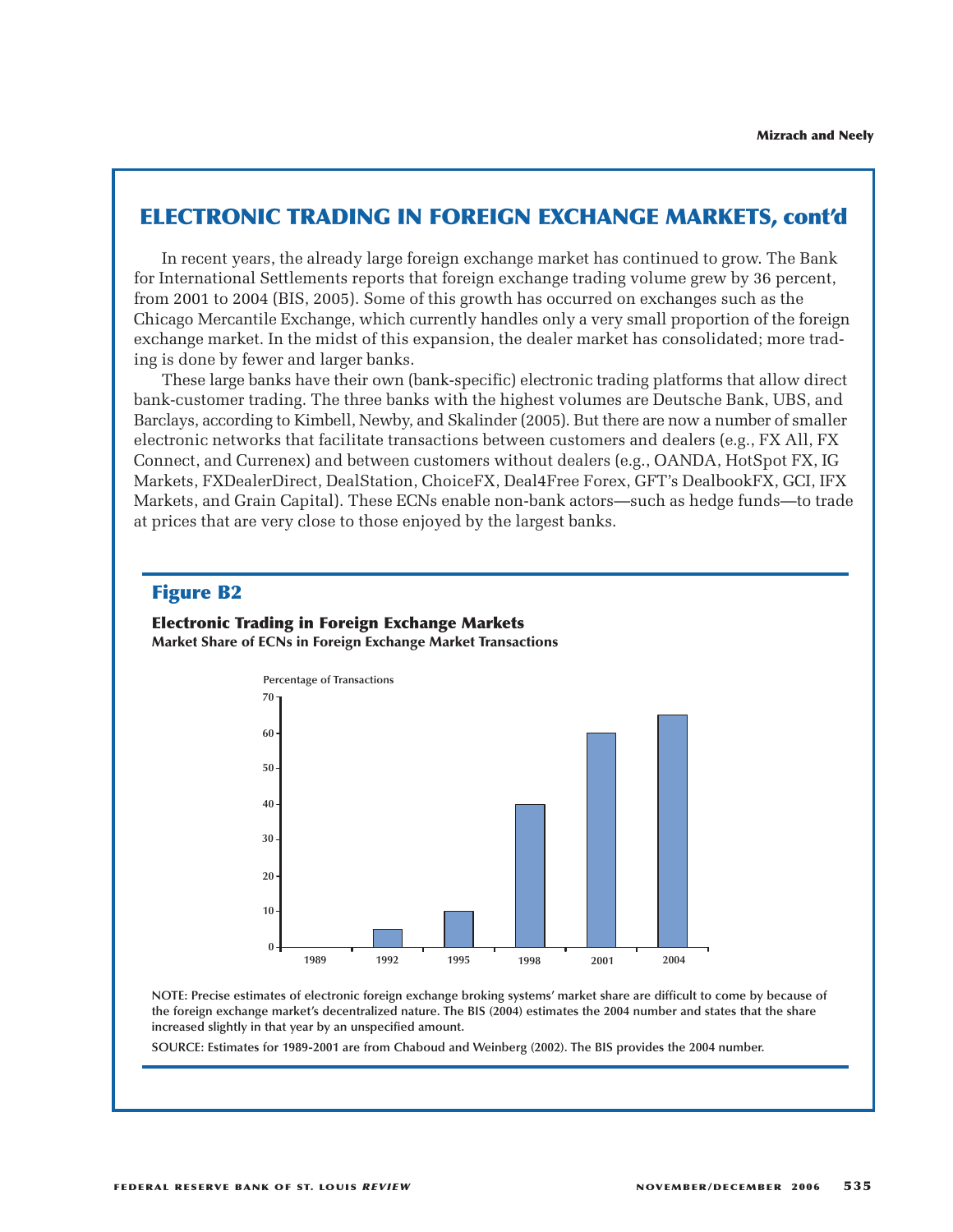Transactions costs have fallen dramatically over the past decade. Fleming (1997) reports fees paid by the trade initiator of \$39 per \$1 million of bonds in the voice-brokered GovPX markets. By 2005, these fees had fallen by more than 90 percent to \$2.50 on eSpeed and \$2.00 on BrokerTec for the best customers (Kruger, 2005).

ESpeed's price improvement facility, a tool that allowed traders to offer prices between the quotes, reportedly also hurt them in the marketplace (*Computer Business Review*, 2005). The price improvement system proved complex and unpopular with customers. Quantity, rather than price negotiation, had been standard in the industry in the days of voice brokerage, and eSpeed eliminated the price-improvement tool in January 2005. These changes seem to have stabilized a duopoly in ECN on-the-run trading with the market split 60-40 between BrokerTec and eSpeed, respectively.

# **DATA SOURCES AND ANALYSIS**

To study trading activity, spreads, and price impact, we rely on two publicly available historical transactions databases. The first is GovPX, which consolidated voice-brokered interdealer quotes and trades from Garban-Intercapital, Hilliard Farber, and Tullett & Tokyo Liberty during our sample period of 1999. Fleming (2003) describes the characteristics of liquidity in this market in the period from 1997 to 2000. Our second source is the eSpeed ECN, which recently began to offer a transactions database.

Both the GovPX and eSpeed data sets have their limitations. GovPX does not provide a reliable indicator of transactions after March 2001. The market share of voice-brokered trading has also substantially diminished since 1999. The eSpeed data set is from 2004, contains only onthe-run securities, and includes transactions but no quotes.

### *Trading Activity*

Trading volume continues to grow in the government bond market much faster than the supply of Treasuries. The marketable federal debt held by the public grew from \$3.64 trillion in fiscal year 1999 to \$4.31 trillion in fiscal year 2004.14 Figure 3 shows the average daily trading volume in Treasuries from 1994 to 2005. Since its 1999 nadir of under \$200 billion per day, the average volume of such transactions by primary dealers has almost tripled to nearly \$575 billion.

GovPX trading volume declined markedly after 1999 as ECNs, such as eSpeed and BrokerTec, began to attract business. Because the GovPX trade volume data become very thin after 1999, this paper will contrast GovPX data from 1999–the last year in which voice-brokered trading predominated—with eSpeed data from 2004.

While we omit the exact figures to protect confidentiality, the data show a dramatic increase in trading volume between 1999 and 2004, which dwarfs the tripling of the government bond market over the same period. It seems likely that the lower cost of trading through ECNs has facilitated much higher turnover, attracting new participants to the Treasury market. More than 50 percent of bids and offers on BrokerTec are now from *algorithmic trading* firms (Safarik, 2005) rather than the primary dealers.

### *Spreads*

A standard measure of liquidity is the bid/ask spread. Dealers in the Treasury market post quotes, along with depth, to both buy and sell Treasuries. A combination of inventory and *adverse selection* costs explains the existence of spreads in the interdealer market. The inventory component is the cost of keeping a ready supply of securities for sale. The adverse selection component is due to the risk that the dealer's counterparty has private information about future price changes, which could lead to losses for the dealer. Adverse selection is less of a problem in the Treasury market (which is driven by publicly available information) than in equity markets (in which private

 $^{14}$  The debt figures are available at www.publicdebt.treas.gov/opd/  $\,$ opdpdodt.htm. Ironically, market participants and the Federal Reserve were concerned about running out of Treasuries just a few years ago when federal budget surpluses were growing. Alan Greenspan (2001) testified in January 2001: "At zero debt, the continuing unified budget surpluses currently projected imply a major accumulation of private assets by the federal government."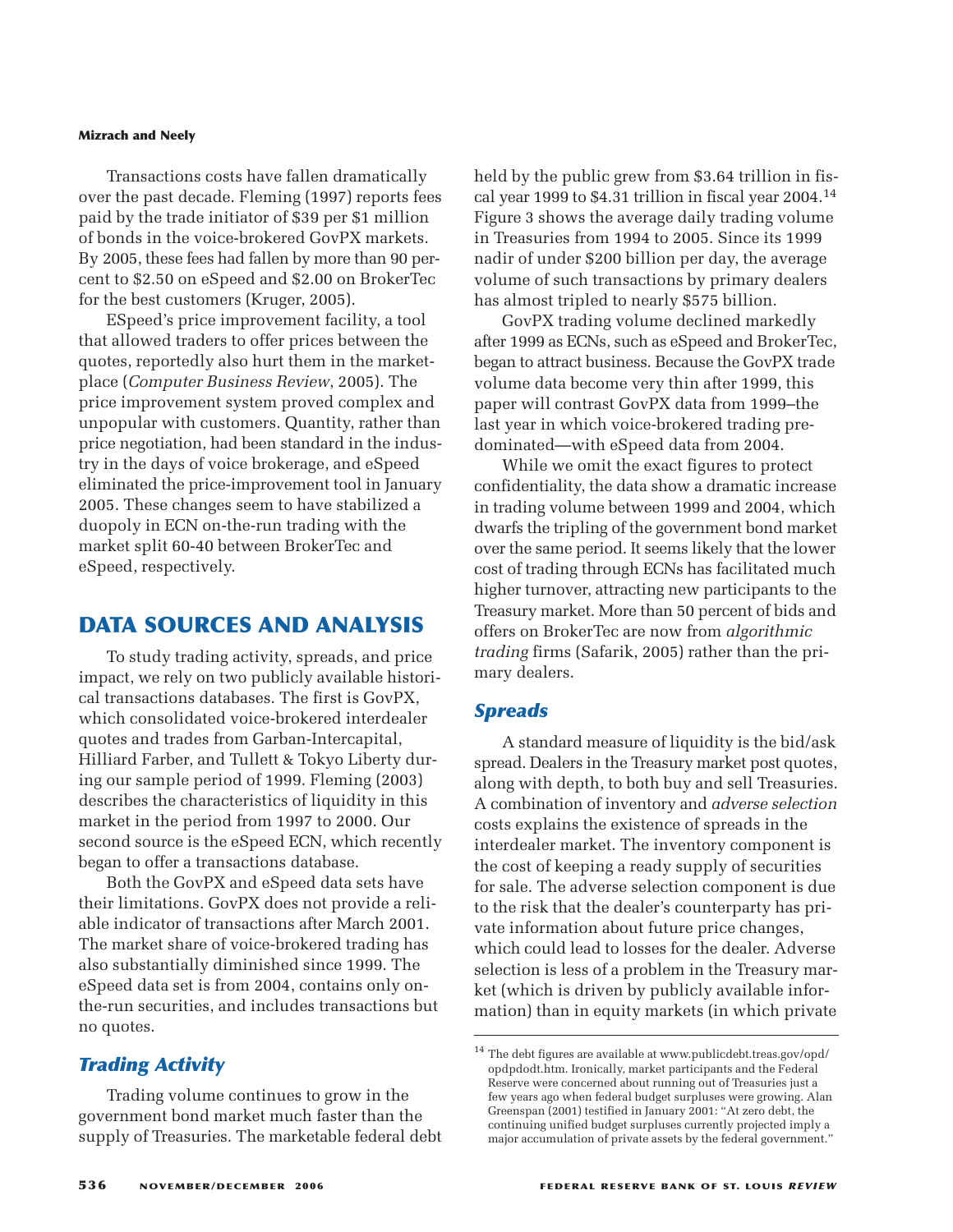### **Figure 3**

#### **Average Daily Treasury Volume**



**NOTE: The figure displays average daily volume of U.S. Treasury securities primary dealer transactions, by year. SOURCE: Federal Reserve Bank of New York primary dealer data.**

information is more important). We measure this markup for the GovPX data in 1999 and the eSpeed data in 2004.

The most basic measure of the bid/ask spread is the *quoted spread*. The quoted spread is the gap between lowest ask price,  $p_t^a$ , and the highest bid,  $p_t^{b}$ <sup>15</sup> It is computed in percentage terms to compare spreads across securities and over time: 2004.<br>asic measure of the pread. The quote<br>west ask price, *p*<br>computed in perc<br>ds across securitions<br> $s_t^q = 100 \times \frac{(p_t^q - p_t^q)}{q}$ *a* =  $\frac{a}{b}$  =  $\frac{b}{c}$  =  $\frac{b}{d}$  =  $\frac{c}{d}$  =  $\frac{a}{d}$  =  $\frac{a}{d}$  =  $\frac{a}{d}$  =  $\frac{a}{d}$  =  $\frac{b}{d}$  =  $\frac{b}{d}$  =  $\frac{b}{d}$  =  $\frac{b}{d}$  =  $\frac{b}{d}$  =  $\frac{b}{d}$  =  $\frac{b}{d}$  =  $\frac{b}{d}$  =  $\frac{b}{d}$  =  $\frac{b}{d}$  =

(1) 
$$
s_t^q = 100 \times \frac{\left(p_t^a - p_t^b\right)}{p_t^a}.
$$

Unfortunately, the eSpeed database does not include posted bid and ask prices, and we must compute an alternative measure based on transactions.

A commonly used procedure, first proposed by Thompson and Waller (1988), is to measure the spread for day *t* with the mean absolute change in the transactions prices:

2000 2001 2002 2003 2004 2005  
rities primary dealer transactions, by year.  
(2) 
$$
S_t^{TW} = \sum_{i=1}^{T} |p_i - p_{i-1}|^+ / T^+,
$$

where  $T^+$  is the number of transactions in which the price changes on day *t*. The correlation between quoted spreads and the transactions measure is 0.99 in the GovPX data.

Table 1 summarizes the differences in Thompson and Waller (1988) bid-ask spreads as on-the-run trading moved to ECNs.

The GovPX voice market spreads average 0.8344 basis points for the 2-year note in 1999, compared with 0.2053 for the eSpeed ECN quotes in 2004, a reduction of 75 percent. The reduction is similar for other maturities: 0.8834 basis points in the 5-year, or 76 percent; 1.7167 basis points in the 10-year, or 82 percent; and, finally, 4.2622 basis points in the 30-year, or 78 percent. These substantial declines are statistically and economically significant.

### **MARKET IMPACT**

A purchase or a sale of an asset might influence prices either through inventory effects or by

 $^{\rm 15}$  Many transactions take place within the quoted spread, though. GovPX provides a *workup facility* to increase the transaction size but not change the price. Until January 2005, the eSpeed network provided an explicit mechanism for trading between the bid and ask, a process known as *price improvement*.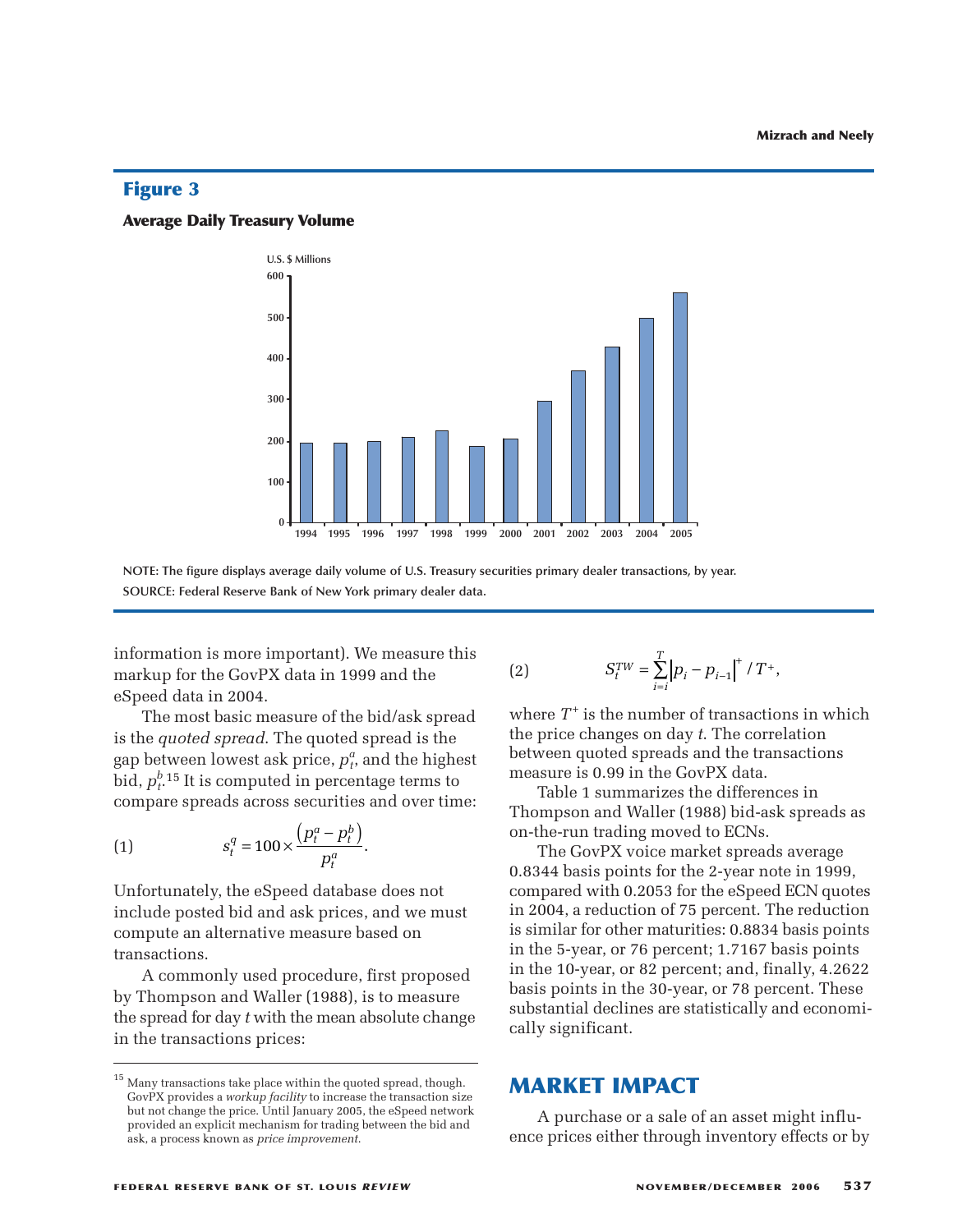### **Table 1**

#### **Spreads in the Voice and ECN Markets**

|            | <b>GovPX</b> | eSpeed | $\Delta$ Spread | <b>Percent change</b> |
|------------|--------------|--------|-----------------|-----------------------|
| 2-year     | 0.8344       | 0.2053 | $-0.6291$       | $-75$                 |
| 5-year     | 1.1572       | 0.2738 | $-0.8834$       | $-76$                 |
| $10$ -year | 2.0986       | 0.3819 | $-1.7167$       | $-82$                 |
| $30$ -year | 5.4484       | 1.1862 | $-4.2622$       | $-78$                 |

**NOTE: The GovPX estimates are from 1999, and the eSpeed estimates are from 2004. The spread units are in basis points (hundredths of a percent).**

### **Table 2**

#### **Market Impact Estimates for the Voice and ECN Markets**

|            | <b>GovPX</b> | eSpeed |
|------------|--------------|--------|
| $2$ -year  | 0.4235       | 0.2321 |
| 5-year     | 0.9368       | 0.1709 |
| $10$ -year | 0.9066       | 0.1850 |
| $30$ -year | 2.2936       | 0.2749 |

**NOTE: These are the 15-minute cumulative market impact effects for the January 1999 GovPX database and for the January 2004 eSpeed transactions based on the VAR analysis shown by equations (3) and (4). The units are in basis points (hundredths of a percent).**

revealing private information about fundamentals to other market participants. One would like to know how much trades impact prices. Price impact increases the cost of large trades, and such costs are often larger than brokerage commissions and spreads. This section examines the interaction between trades and quotes using the vector autoregressive (VAR) system methods that Hasbrouck (1991) introduced.

Hasbrouck proposed to study intraday price formation with a standard bivariate VAR model. Time *t* here is measured in 1-minute intervals. Let  $r_t$  be the percentage change in the transaction price.  $x_t^0$  is the sum of signed trade indicators (+1 for buyer initiated, –1 for seller initiated) over minute *t*. Fortunately, both data sets directly indicate trade initiation as a "hit" –1 or a "take" +1.16

The bivariate VAR assumes that causality flows from trade initiation to returns by permitting  $r_t$  to depend on the contemporaneous value for  $x_t^0$  but not allowing  $x_t^0$  to depend on contemporaneous *rt* . The quote revision model is specified as follows: *x* are bivariate VAR assumes that causal from trade initiation to returns by peroperation on the contemporaneous but not allowing  $x_i^0$  to depend on co eous  $r_t$ . The quote revision model is spows:<br>  $r_t = a_{r,0} + \sum_{i=1}$ between the UAR assumes that causal<br>
or trade initiation to returns by performed that causal<br>
depend on the contemporaneous<br>
that not allowing  $x_i^0$  to depend on contensing<br>  $x_i$ . The quote revision model is sp<br>  $x_i$ . Th *r* a 4.2622  $-7$ <br> *r* 2004. The spread units are in basis points (hun<br> *ro* **b** bivariate VAR assumes that causary<br> *ro* **depend on the contemporaneous**<br> **out not allowing**  $x_t^0$  **to depend on co<br>
<b>***xo r<sub>t</sub>***. T** 

$$
(3) \t r_{t} = a_{r,0} + \sum_{i=1}^{5} a_{r,i}r_{t-i} + \sum_{i=0}^{15} b_{r,i}x_{t-i}^{0} + \varepsilon_{r,t},
$$

$$
(4) \qquad x_{t}^{0}=a_{x,0}+\sum_{i=1}^{5}~a_{x,i}r_{t-i}+\sum_{i=1}^{15}~b_{x,i}x_{t-i}^{0}+\varepsilon_{x,t}.
$$

We estimate two versions of the VAR model for each instrument: One version uses GovPX data from 8:20 to 15:00 each day in January 1999, and the other version uses similar eSpeed data from January 2004. The original number of observations varied from instrument to instrument before aggregating to one-minute frequency. For example there were 17,127, 62,175, 75,791, and 19,706 observations for the 2-, 5-, 10-, and 30-year bonds for the Cantor data. After aggregating to one-minute returns there were 8,000 observations for the 20 trading days in the Cantor data and 7,600 observations for the 19 trading days in the GovPX data. To allow comparison with other more-recent market impact studies, such as Cohen and Shin  $(2003)$ , we include 15 lags of the signed trades.<sup>17</sup>

 $^{\rm 16}$  In microstructure databases, this inference is usually determined by distance from the quote midpoint.

 $^{\rm 17}$  Given the potentially unusual distribution of the order flow variable,  $x_t^0$ , we considered nonlinear specifications—products of leads and lags—but they do not enter the VAR significantly or change substantially the market impact estimates. There does not appear to be any significant nonlinearity in the dependent variable.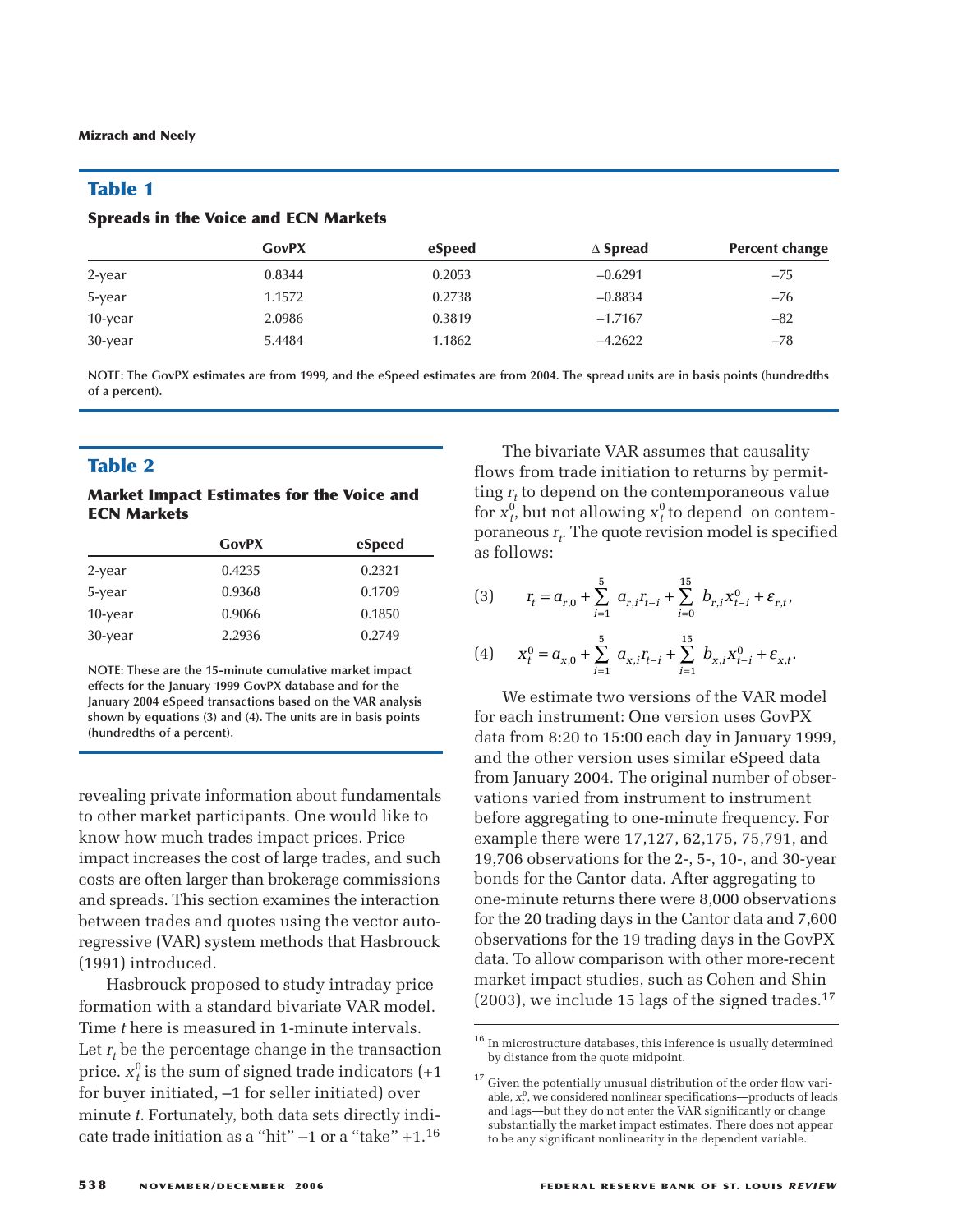Our estimates show that trade indicators are positively autocorrelated and highly predictable. In other words, buyer- (seller-) initiated trades reliably tend to follow buyer- (seller-) initiated trades. As one might expect from simple versions of the efficient markets hypothesis, returns are not very predictable, except through contemporaneous orders. That is, net buyer- (seller-) initiated trades are associated with contemporaneous price increases (decreases).

The market impact of the trade can be measured by the dynamic effect on subsequent trade prices. The impact grows over time, generally stabilizing after about 15 minutes. We report 15 minute impact estimates in Table 2 for the 2-, 5-, 10-, and 30-year bonds. GovPX estimates for January 1999 are reported in the first column, and eSpeed estimates for January 2004 are reported in the second column. The coefficients are in basis points (hundredths of a percent).

The smallest GovPX market impact is for the 2-year note. Nonetheless, a one-unit (\$1 million) buy order still moves trade prices by 0.4235 basis points, nearly double the eSpeed impact for the same issue. The relative market impact is inversely related to the relative volumes of the two markets. For the other issues, the GovPX market impact is five to eight times as large, with the latter figure for the illiquid 30-year Treasury. On average, the eSpeed market impact is 73.6 percent lower than that of GovPX.

We believe that market impact is the most comprehensive measure of market quality, reflecting spreads, depths, and trading volume. The eSpeed ECN seems to illustrate that electronic trading in the secondary Treasury market benefits market participants by reducing spreads and transactions costs.

# **CONCLUSION**

This article has reviewed the growth of ECNs in equity, foreign exchange, and the U.S. Treasury markets. The growth of such ECNs has enabled firms and individuals to trade and rebalance their portfolios at much lower cost, thereby enabling them to reduce the risk to which they are exposed.

In particular, this article has examined the growth of electronic competition in the secondary market for U.S. Treasury bonds. The eSpeed and BrokerTec ECNs have captured virtually the entire market for the on-the-run Treasuries. This paper has studied transactions from eSpeed for 2004, a data set that has not yet been explored in the literature, and documented improvements over the earlier voice-assisted technology. The eSpeed ECN has greater volume, smaller spreads, and a lower estimated impact of a trade. Lower spreads can benefit smaller traders by lowering their costs of portfolio rebalancing. A smaller market impact ensures that institutional investors get similar benefits.

## **REFERENCES**

- Bank for International Settlements, Committee on the Global Financial System. *The Implications of Electronic Trading in Financial Markets*. 2001.
- Bank for International Settlements, Committee on the Global Financial System. *Triennial Central Bank Survey: Foreign Exchange and Derivatives Market Activity in 2004*. March 2005.
- Barclay, Michael J.; Hendershott, Terrence and Kotz, Kenneth. "Automation Versus Intermediation: Evidence from Treasuries Going Off the Run." Forthcoming in the *Journal of Finance*, October 2006.
- Chaboud, Alain and Weinberg, Steven. "Foreign Exchange Markets in the 1990s: Intraday Market Volatility and the Growth of Electronic Trading." *Bank of International Settlements Papers*, 2002, *12*(Part 8), pp. 138-47.
- Christie, William and Schultz, Paul. "Why Do NASDAQ Market Makers Avoid Odd-Eighth Quotes?" *Journal of Finance*, December 1994, *49*(5), pp. 1813- 40.
- Cohen, Benjamin H. and Shin, Hyun Song. "Positive Feedback Trading Under Stress: Evidence From the U.S. Treasury Securities Market." BIS Working Paper No. 122, Bank for International Settlements, January 2003.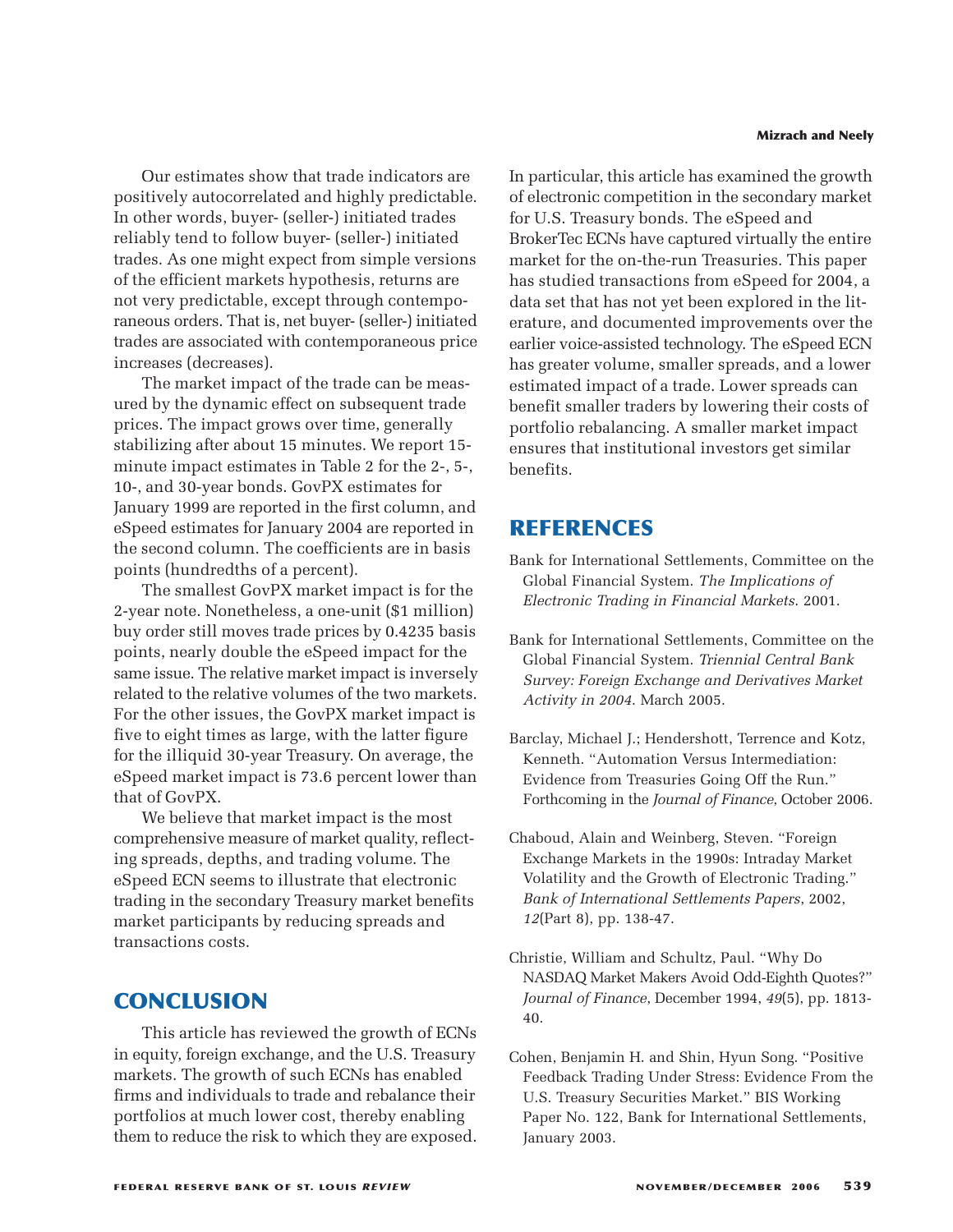- *Computer Business Review*. "eSpeed to Remove Price Improvement Feature." January 7, 2005.
- Department of Justice. "ICAP PLC and BrokerTec LLC Restructure Deal after Justice Department Raises Antitrust Objections." Department of Justice Press Release, April 22, 2003.
- Economides, Nicholas and Robert A. Schwartz. "Electronic Call Market Trading." *Journal of Portfolio Management*, Spring 1995, *21*(3), pp. 10-18.
- Fabozzi, Frank J. and Michael J. Fleming. "U.S. Treasury and Agency Securities," in Frank J. Fabozzi, ed., *The Handbook of Fixed Income Securities*, 7th Edition. New York: McGraw Hill, 2005.
- Fleming, Michael J. "The Round-the-Clock Market for U.S. Treasury Securities." Federal Reserve Bank of New York *Economic Policy Review*, July 1997, *3*(2), pp. 9-32.
- Fleming, Michael J. "Are Larger Treasury Issues More Liquid? Evidence from Bill Reopenings," *Journal of Money, Credit, and Banking*, August 2002, *34*(3), pp. 707-35.
- Fleming, Michael J. "Measuring Treasury Market Liquidity." Federal Reserve Bank of New York *Economic Policy Review*, September 2003, *9*(3), pp. 83-108.
- Garbade, Kenneth D. and Ingber, Jeffrey F. "The Treasury Auction Process: Objectives, Structure, and Recent Adaptations." Federal Reserve Bank of New York *Current Issues in Economics and Finance*, February 2005, *11*(2), pp. 1-11.
- Greenspan, Alan. "Outlook for the Federal Budget and Implications for Fiscal Policy." Testimony before the Committee on the Budget, U.S. Senate, January 25, 2001.
- Hasbrouck, Joel. "Measuring the Information Content of Stock Trades." *Journal of Finance*, March 1991, *46*(1), pp. 179-207.
- Kimbell, Deborah; Newby, Andrew, and Skalinder, David. "The Big Get Bigger—But Is It for the Best?" *Euromoney*, May 2005, *36*(433), pp. 74-85.

Kruger, Daniel. "On the Run." *Forbes*, August 15, 2005.

- Kutler, Jeffrey. "Cantor Spin-Offs Prepare Integrated Platform for Repos." *Securities Industry News*, January 16, 2006, p. 11.
- Mizrach, Bruce. "Does SIZE Matter: Liquidity Provision By The Nasdaq Anonymous Trading Facility." Rutgers University Working Paper, December 2005.
- Mizrach, Bruce and Neely, Christopher J. "The Microstructure of Bond Market Tatonnement." Federal Reserve Bank of St. Louis Working Paper No. 2005-70, November 2005.
- Nyborg, Kjell G. and Sundaresan, Suresh. "Discriminatory versus Uniform Treasury Auctions: Evidence from When-Issued Transactions." *Journal of Financial Economics*, September 1996, *42*(1), pp. 63-104.
- Rime, Dagfinn. "New Electronic Trading Systems in Foreign Exchange Markets," in Derek C. Jones, ed., *New Economy Handbook*. Chapter 21. New York: Elsevier, 2003, pp. 469-504.
- Rust, John and Hall, George. "Middlemen versus Market Makers: A Theory of Competitive Exchange." *Journal of Political Economy*, April 2003, *111*(2), pp. 353-403.
- Safarik, Daniel. "Fixed Income Meets the Black Box." *Wall Street & Technology*, October 24, 2005, pp. A7.
- Securities and Exchange Commission, Department of the Treasury, Board of Governors Federal of the Reserve System. *Joint Report on the Government Securities Market*. 1992.
- Securities and Exchange Commission and Department of the Treasury. *Special Study: Electronic Communication Networks and After-Hours Trading*. 2000.
- Smith, G.W. "ECN Market Share Analysis: Fourth Quarter 2001." Equity Research, J.P. Morgan Securities Inc., January 30, 2002.
- Thompson, Sarahelen. R., and Waller, Mark L. "The